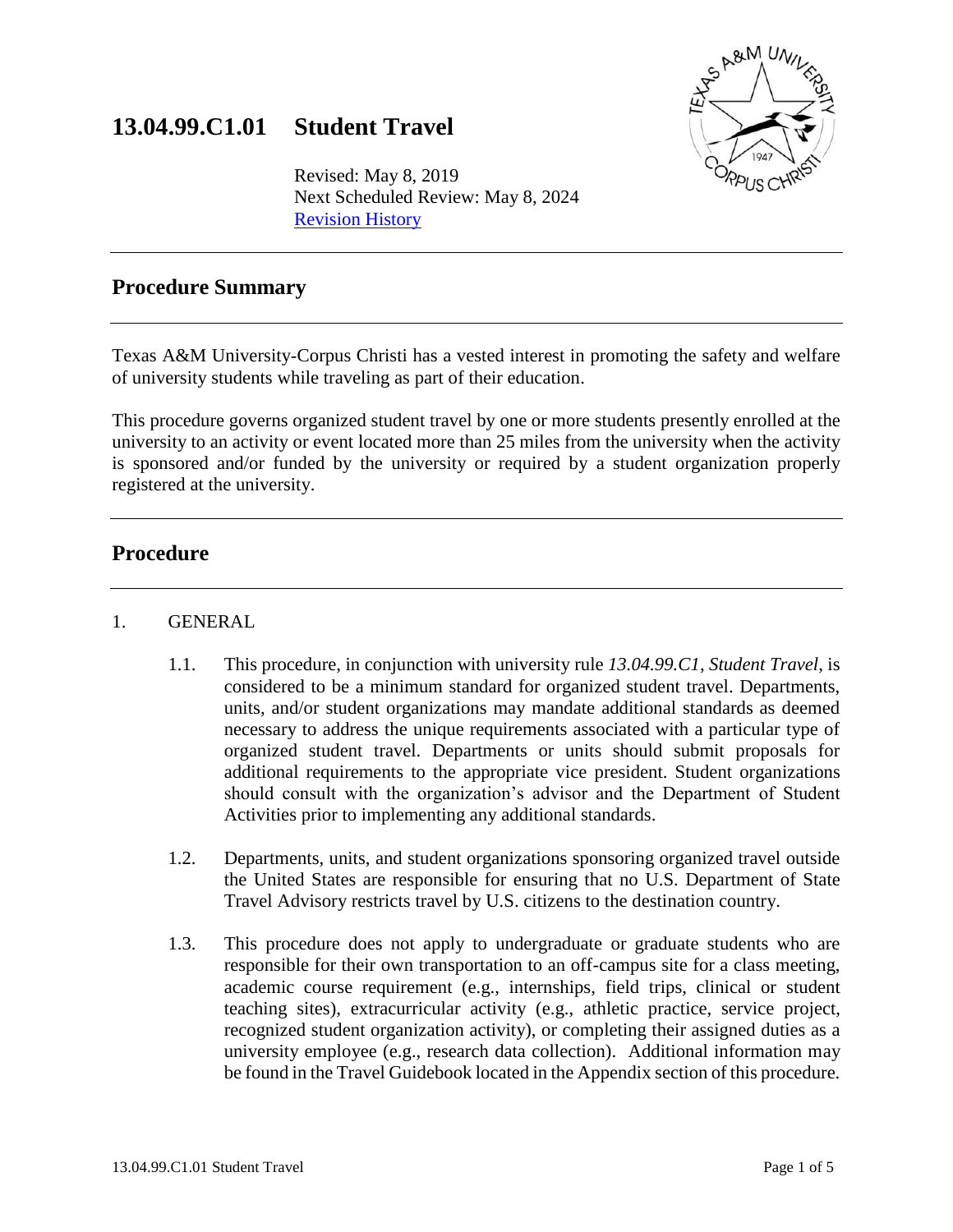#### 2. RESPONSIBILITY

- 2.1. Organized student travel requires students to follow common and mode-specific safety precautions (see sections 3.4 of this procedure).
- 2.2. University departments that authorize employees to drive university vehicles (see university procedure *33.04.99.C0.02, Use of University Vehicles*) for universityrelated business are responsible for ensuring that the students follow all university rules and procedures.
- 2.3. Additional Insurance When Renting State-Contracted Vehicles
	- 2.3.1. Personal Accident Insurance (PAI) must be purchased when renting statecontracted vehicles if not already included in the contract. A Lost/Damage Waiver (L/DW) or comprehensive coverage, which covers any damage that might occur to the rental vehicle and primary liability for persons and property outside the rental vehicle, are included in state-contracted rental vehicle rate.
	- 2.3.2. A L/DW is not included in the rate when vehicles are rented from non-state contracted vendors. A L/DW and a PAI must be purchased and the vendor exception form completed (refer to the Travel Guidebook in the Appendix section of this procedure for additional information).

#### 3. TRAVEL INFORMATION

- 3.1. University-sponsored student travel is defined as one or more students traveling to represent the university or their recognized student organization. All universitysponsored student travel requires that a Travel Packet checklist and all related documentation are submitted before travel.
- 3.2. All student travel forms can be found online on the purchasing department's website. It is recommended that completed travel packets are submitted to the appropriate departmental office five (5) business days in advance to allow for processing. A Group Travel number will be assigned for university-organized or funded student travel. It is recommended to use the Travel Checklists for all other travel that is organized/funded by student organizations, but it is not required by the Travel Department. The checklists can be kept in the department for internal use.
- 3.3. Travel Notification

The sponsoring department must notify the University Police Department via email at [universitypolicefrontdesk@tamucc.edu](mailto:universitypolicefrontdesk@tamucc.edu) indicating the name of the group(s) traveling, dates of travel, and that the completed travel packet is available for review.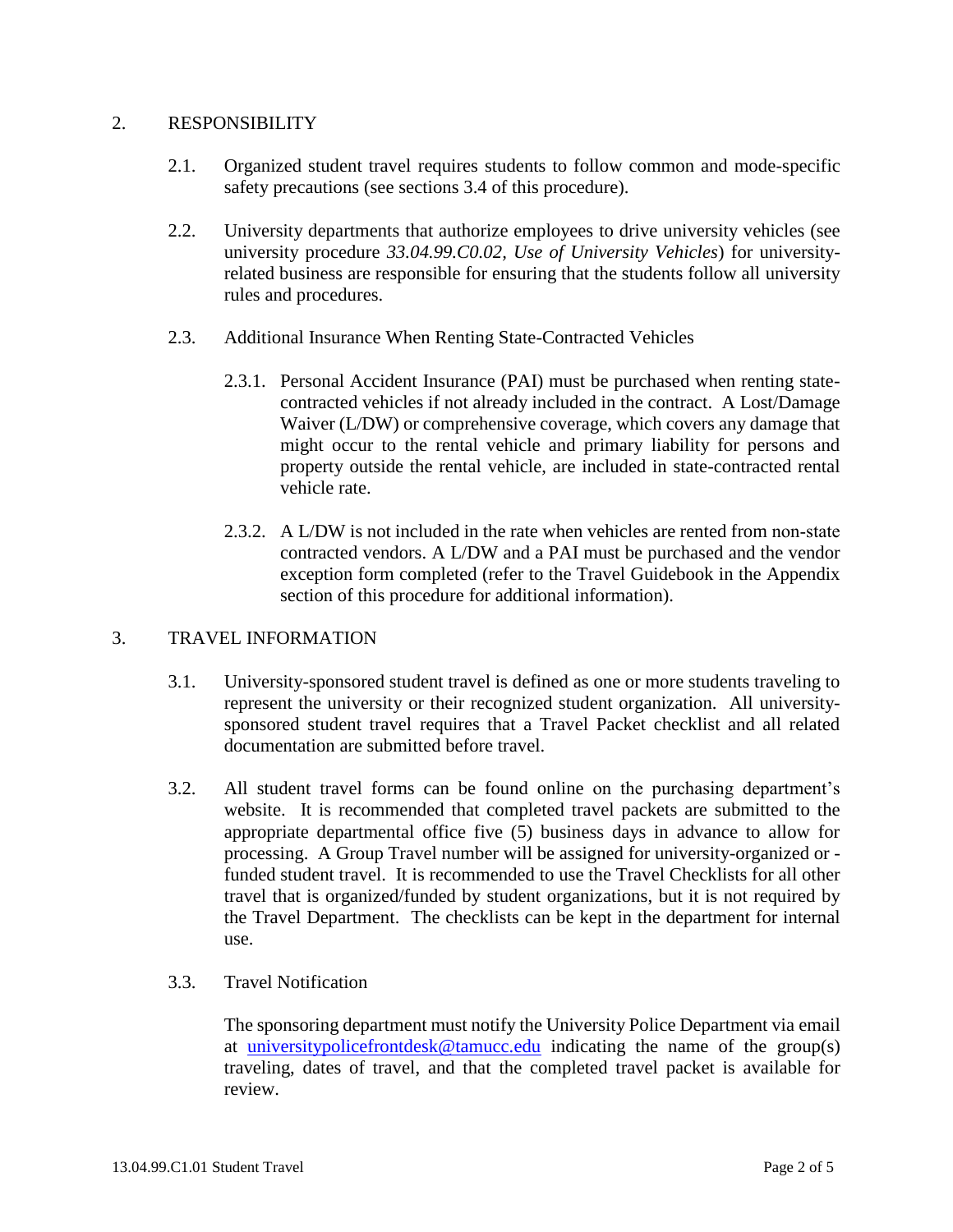#### 3.4. Safety Requirements

- 3.4.1. Drivers and passengers must act responsibly and use sound judgment when traveling.
- 3.4.2. Drivers and passengers must always wear seat belts . The number of occupants in the vehicle must not exceed the number of seat belts.
- 3.4.3. As listed in university rule *13.04.99.C1, Student Travel*, only nine (9) occupants, including the driver, may ride in 15-passenger vans.
- 3.4.4. Drivers must have a valid driver's license. Vehicles must have all insurance coverage as mandated by the State of Texas, and copies should be provided as verification.
- 3.4.5. Drivers must obey all traffic laws and regulations, including posted speed limits.
- 3.4.6. Drivers must not drive under the influence of alcohol or illegal drugs or transport or possess alcoholic beverages, illegal drugs, unauthorized firearms, or other types of weapons.
- 3.4.7. Drivers must ensure that the vehicle manufacturer's recommended load capacity is not exceeded. (See owner operating manual for specific instructions.)
- 3.4.8. Drivers are encouraged to follow the safe driving practices provided below:
	- (a) Begin the trip well rested.
	- (b) Plan routes in advance.
	- (c) Carpool and caravan when possible.
	- (d) Divide the trip into segments, stopping for rest as necessary.
	- (e) Establish a reasonable departure and arrival time.
	- (f) Whenever possible on extended trips, have at least one other approved driver.
	- (g) Avoid driving when conditions are hazardous.
	- (h) Be prepared to stop the trip and check into a motel when fatigue or travel conditions warrant.
- 3.4.9. If an individual who has been approved to drive a university vehicle has restrictions added or endorsements removed from the driver's license, that individual must report this change to the sponsoring organization or department.

#### 4. INTERNATIONAL TRAVEL RECOMMENDATIONS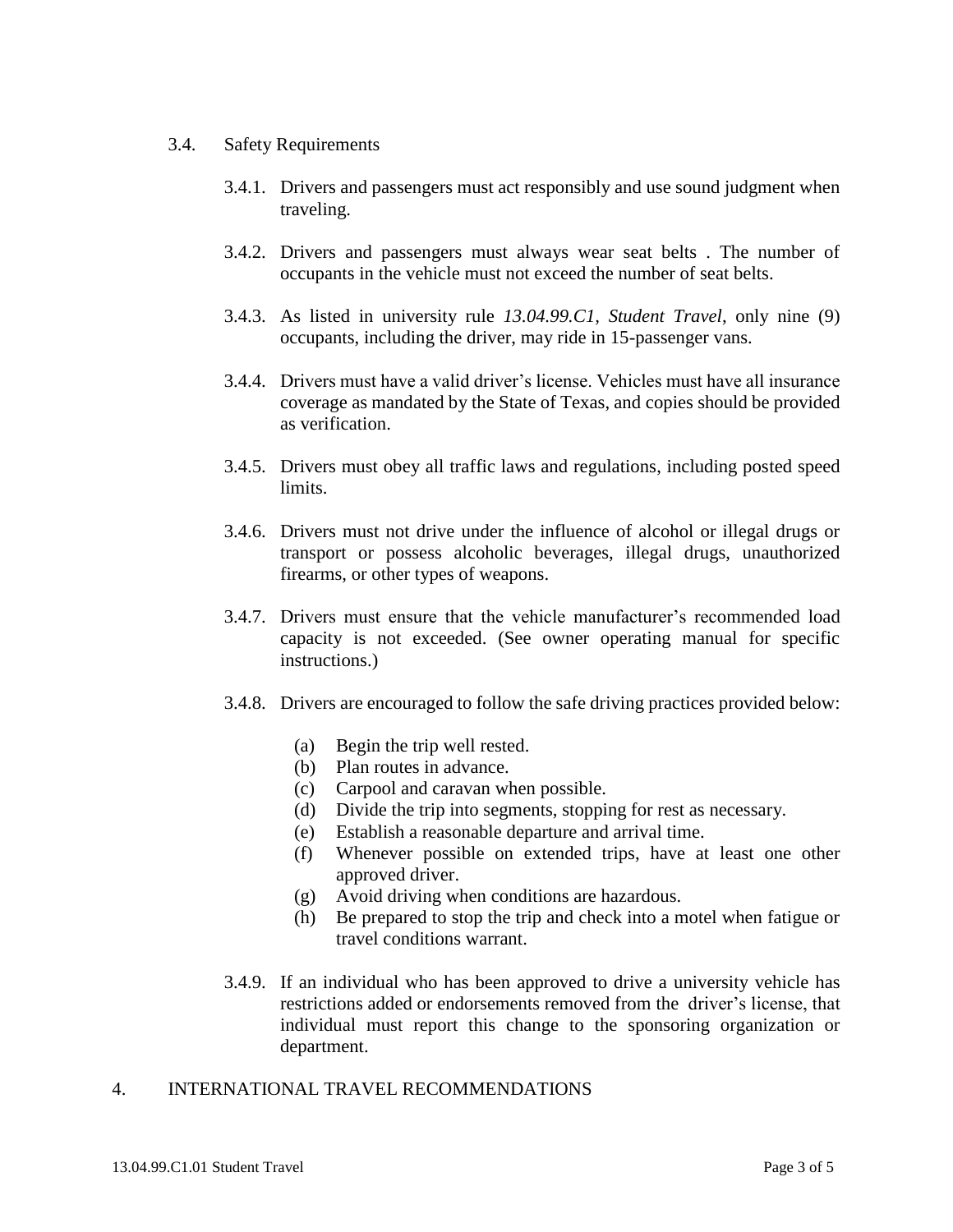### 4.1. Travel Warnings

- 4.1.1. Travel by undergraduate students will not be approved when the travel is to any foreign country that is under a travel warning by the U.S. Department of State. Warnings are published at https://purchasing.tamucc.edu/travel/index.html.
- 4.1.2. Graduate students traveling to a country under a travel warning must have approval in advance by the university President. The approval should have an attached completed Acknowledgement of Risk for Foreign Travel form, which can be found on the Purchasing department's website and in the Appendix section of this procedure.
- 4.2. Mexican law requires travelers entering Mexico, via state or personal vehicle, to furnish the following documents at the border:
	- (a) Notarized photocopies of vehicle title
	- (b) Photocopies of declaration page of university liability insurance coverage
	- (c) Signed affidavit that the vehicle will be returned
	- (d) Proof of citizenship (passport)
	- (e) Driver's license
	- (f) Proof of Mexico Tourist Insurance
	- (g) Vehicle's registration receipt
	- (h) Departure tax
- 4.3. Additionally, the person organizing the trip should inform travelers of all international travel guidelines regarding immunizations, political conditions, and other health and safety issues before traveling. All travelers are responsible for ensuring compliance with these requirements.
- 4.4. It is important to remember that all international students will need visas to enter another country or to return to the United States. This may also be the case for US citizens. If traveling to sites near the border, international students must bring their passports and visas as there will be border checkpoints.

#### 5. EMERGENCY PROCEDURES

In all emergency situations, including minor emergencies (no one seriously injured) and major emergencies (serious injuries or death), follow these procedures:

- 5.1. Contact local Emergency Medical Services (911) and local law enforcement for them to take necessary action at the scene.
- 5.2. Contact the University Police Department (361) 825-4444 with details of the incident, state of the victim(s), location of incident, location of hospital(s), etc. The